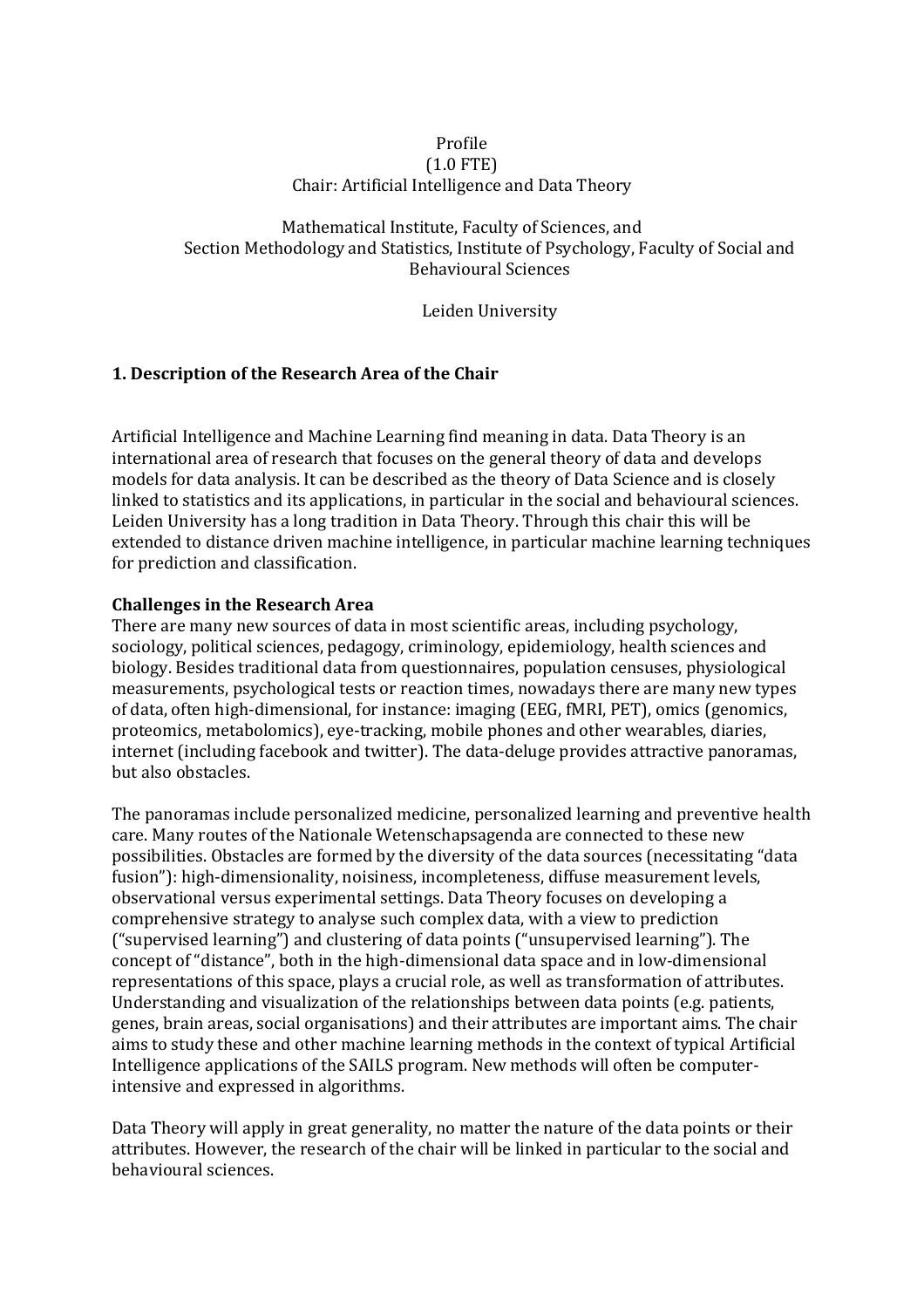Typical important research topics are:

- Description of relationships in high-dimensional data using distances and geometry
- Dimension reduction based on geometry
- Development of advanced machine learning methods
- Optimal transformation of data
- Optimization by minimizing loss functions through dedicated algorithms
- Statistical methods for stability, generalization and model selection
- Efficient algorithms for analysis and decision making

### **Goal ("leeropdracht")**

The professor in Artificial Intelligence and Data Theory will develop general theories of data and machine learning techniques to analyse data, in particular for categorical data. The professor makes the new techniques available through publicly accessible software (e.g. SPSS, R or Python). Visualisation will be an essential ingredient of the new techniques.

# **2. Profile of the Full Professor Data Theory**

The professor shall have:

- excellent research qualities in the field of data science, in particular in the social and behavioural sciences,
- an internationally renowned reputation in this field,
- affinity with interdisciplinary research,
- the ability to attract prestigious national and international personal grants,
- the ability to initiate international research programs and consortia,
- experience in establishing research programs and supervising and coordinating scientific research,
- the ability to supervise and inspire undergraduate, graduate, and PhD students and researchers,
- excellent communication and social skills,
- significant teaching experience at the undergraduate and graduate level.

## **3. Embedding**

At the level of Leiden University, the chair will contribute to the recently started initiative on Social Science, Humanities, Law, AI and Life Sciences ("SAILS"), in which multidisciplinary research across different faculties, with AI as a core technology, is conducted. SAILS provides ample opportunities for multidisciplinary collaborations.

The professor will have a joint appointment in the Mathematical Institute, Faculty of Sciences, and in the Section Methodology and Statistics, Institute of Psychology, Faculty of Social and Behavioural Sciences (50 % each). The professor is expected to contribute to the administrative tasks in both institutes, in particular regarding statistical science, which is embedded in the Leiden University Center of Statistical Science (LUXs), data science, which is embedded in the Leiden Center of Data Science (LCDS), and artificial intelligence in the SAILS program.

The professor will contribute to the educational programs of the Mathematical Institute and the Institute of Psychology